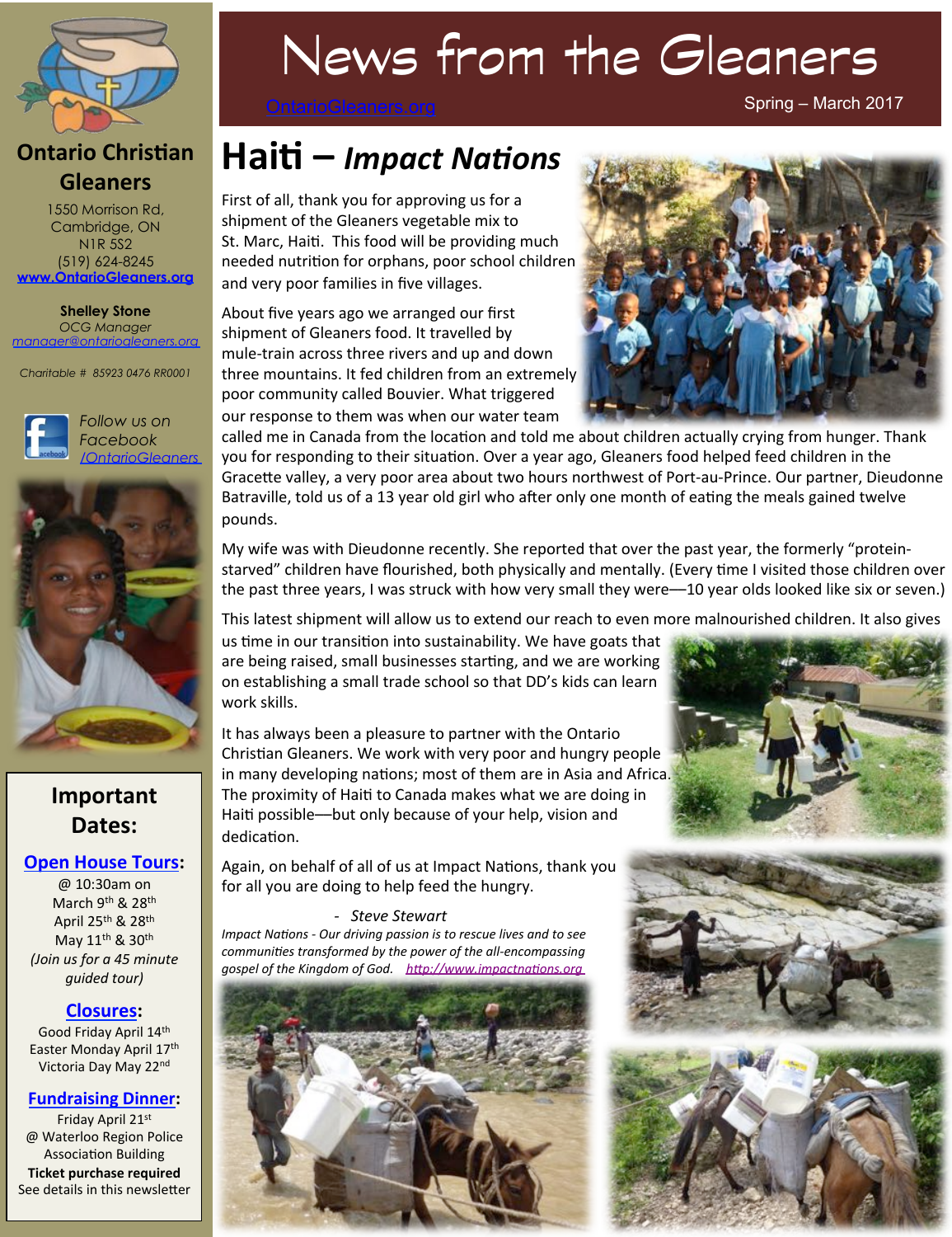

# **ONTARIO CHRISTIAN GLEANERS FUNDRAISING DINNER**

#### **Friday April 21st**

Waterloo Region Police Association 1128 Rife Rd. Cambridge

> Doors open 6:00pm Dinner 6:30pm

# **Stats for 2016...**

- Over 6.2 million servings of vegetable mix, 3793 bags of dried apples and 16,915kg of other dried products were sent overseas to 26 countries with 31 mission groups/ organizations.
- Provided 52 scheduled guided tours of the Gleaners building and 27 off-site speaking engagements

### **First two months of 2017...**

Over 1.1 million servings of vegetable mix and 67 bags of dried fruit have been sent out to help feed those in need overseas.

# **Tickets \$28**

(\$220/table of 8, \$275/table of 10) Order your tickets by April 6th

**Online @ OntarioGleaners.org** http://ontariogleaners.org/1485

Or 519.624.8245

As ticket prices cover the cost of the dinner, an opportunity will be given to donate financially to the Gleaners

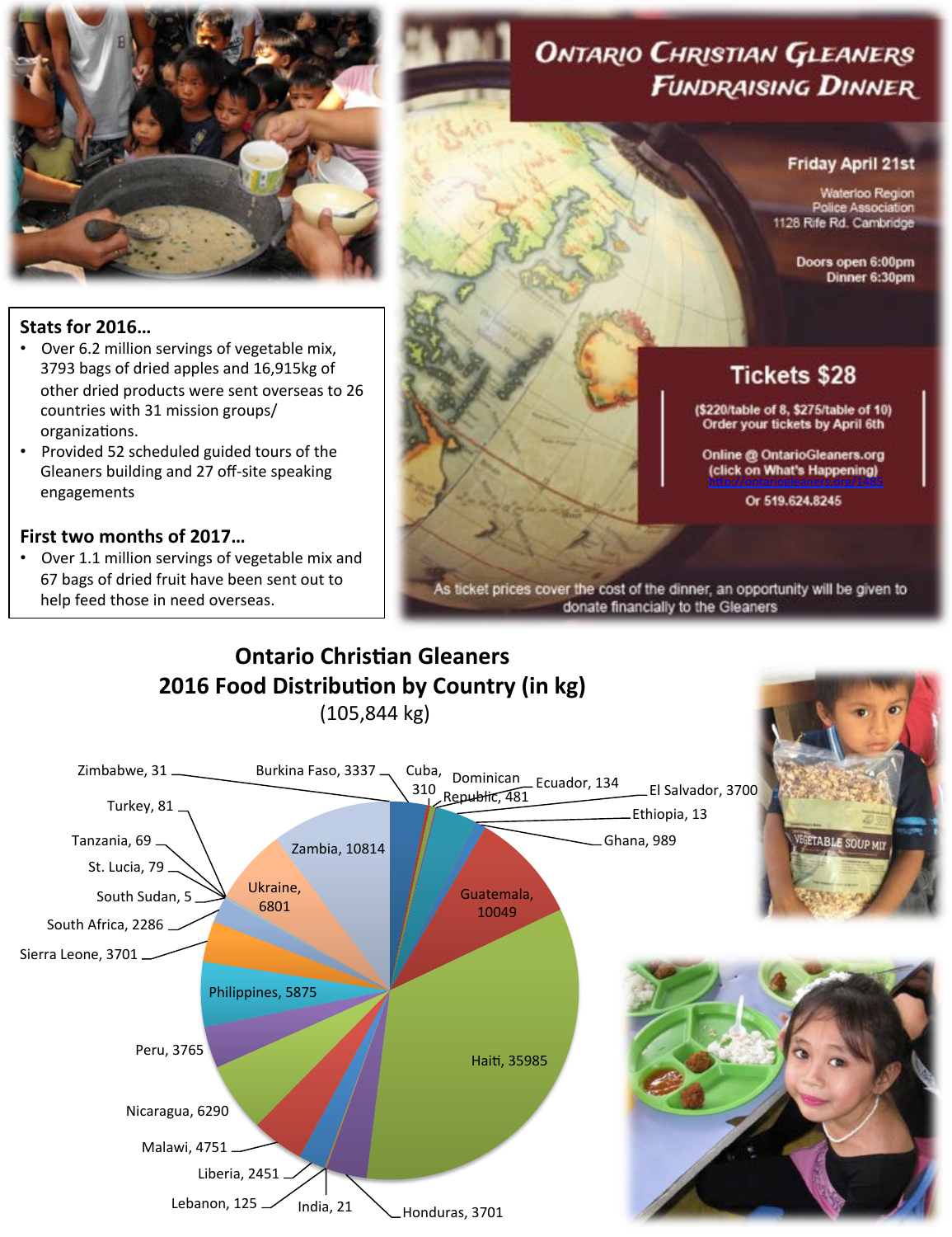the opportunity to serve at the Ontario Christian Gleaners on February 3, 2017. We are a group of high school students from the Baden/New Hamburg area. That day was a P.D. day, and instead of sleeping in, fifteen of us got up early to travel and help out at one of our favourite places - The Gleaners!



There are many reasons our group enjoys serving at the Gleaners. Here are some of the youth's comments –

"I enjoy serving and helping

people who live outside our community and in other places in the world" "Packing the soup made the whole experience personal for me." "We had fun singing and telling stories while we worked."

" I love knowing that the soup we packed is going to feed many people."

" I tried to keep track of how many bags of soup we put together, and lost count, but I know the soup we were able to make will feed hundreds of hungry people."

" We washed pails, and that seems like a very small thing, but knowing that those pails have so many uses made the work worthwhile."

We are so thankful to the Gleaners for welcoming youth groups, and for the mission that they have to feed the hungry in our world. May the Ontario Christian Gleaners and everyone who serves and works there continue to feel blessed as they make a difference in hungry people's lives!



*Youth from Bradley Street Church of God washing pails in preparation for shipping Gleaners food products* 

### **Quilt Auction**

Silent Auction for this beautiful hand-stitched crib quilt made by one of our Amish volunteers.

Bids can be submitted by email gleanerspromo@gmail.com, phone 519-624-8245 or at the Gleaners building.

Highest bid will be updated  $\omega$  the building and online (www.ontariogleaners.org/3219) Mondays, Wednesdays and Fridays.

Auction closes on Monday March 13  $@$  12 noon.